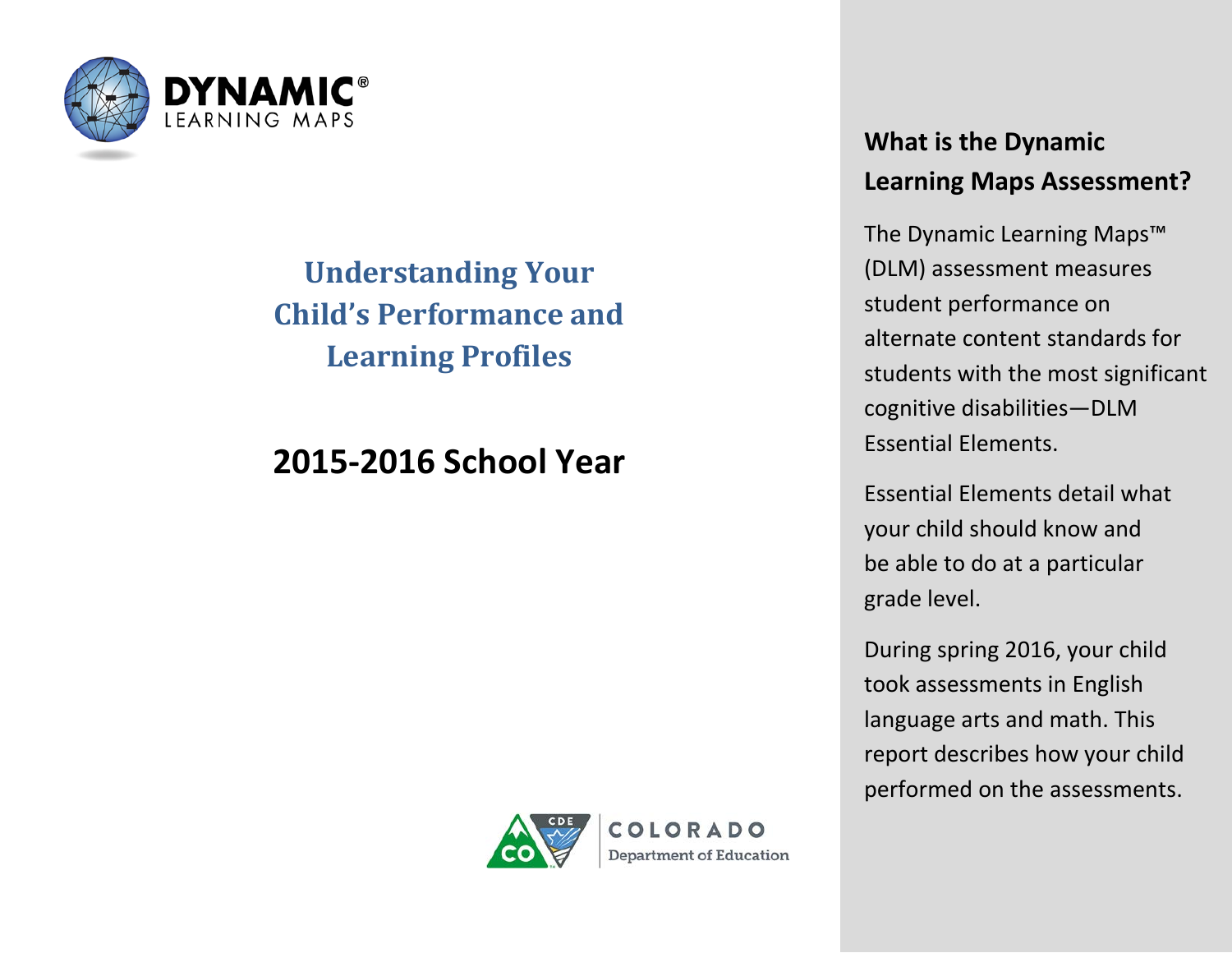| REPORT DATE: 09-25-2016<br>$YEAR: 2015 - 16$ | <b>Individual Student Year-End Report</b><br><b>Performance Profile</b> |                         | <b>DYNAMIC<sup>®</sup></b> |
|----------------------------------------------|-------------------------------------------------------------------------|-------------------------|----------------------------|
| <b>NAME: Susie Smith</b>                     | DISTRICT: 1234                                                          | STATE:                  | <b>DLM State</b>           |
| SUBJECT: English Language Arts               | <b>DISTRICT: DIM District name</b>                                      |                         | GRADE: 3                   |
| SCHOOL: DIM School                           |                                                                         | <b>STATE ID: 999999</b> |                            |

#### **Overall Results**

Grade 3 English language arts allows students to show their achievement in 85 skills related to 17 Essential Elements. Susie has mastered 37 of those 85 skills during the 2015-16 school year. Overall, Susie's mastery of English language arts fell into the second of four performance categories: approaching the target.



A student who has achieved at the approaching the target performance level has typically shown that he or she can recognize details, ideas, and supporting points and reasons, identifies feelings, and recognizes text structure when reading Literature and Informational text.

The student recognizes details, ideas, and supporting points and reasons by:

- . Using key details to recount a story from a diverse culture
- . Answers who, what, when, where, and why questions
- · Understanding definitions for unambiguous words in a text
- · Identifying words or phrases to complete a literal sentence.
- The student identifies feelings by:
	- Relating character feelings to actions

The student recognizes text structure by:

- . Comparing elements of two texts
- . Identifying the temporal order of information or events in a text
- . Using text features to locate information
- . Recognizing the beginning and end of an unfamiliar text

When writing, the student:

- · Selects an informational topic
- . Finds information in resources to support the informational topic
- . Writes using complete thoughts

### How is my child doing?

The Overall Results section describes your child's overall performance in relation to the alternate achievement standards for English language arts or math.

#### Student performance on

this assessment is categorized as Emerging, Approaching the Target, at Target, and Advanced.

"At Target" means that your child has met the alternate achievement standards in English language arts or math for your child's grade level.